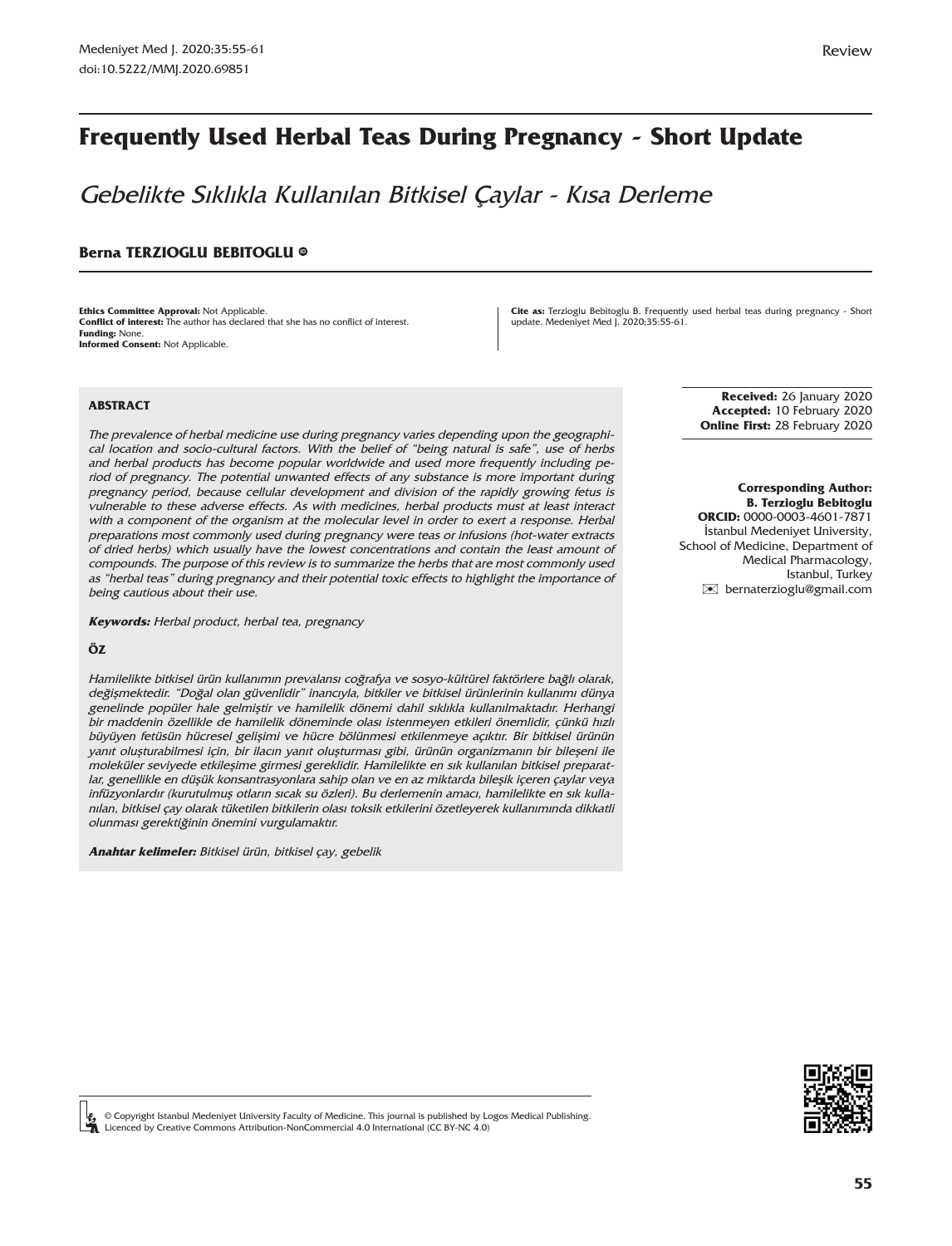## **INTRODUCTION**

Over the centuries, plants are being relied on by humans not only for feeding and clothing but also for medical needs. They are either produced or manufactured from roots, leaves, bark, buds, berries or seeds of the plants<sup>1</sup>.

For a drug or a herbal product to exert a response, it must at least interact with a component of the organism at molecular level. Drugs have adverse effects due to interaction with other components. This risk is even higher with plants as they contain variable mixture of compounds. Therefore, the isolation of active principles in plants and determining its amount is of great importance. With the solvent extraction technique, the compounds of plants with pharmacological activity became available. With the use of alkaloids and glycosides, the compounds with a pharmacological activity have been known and their toxic potential has been also revealed<sup>2</sup>.

Actually many pharmacological agents used today have their origins in plant-based compounds such as atropine (Atropa belladonna), ephedrine (Ephedra spp.), morphine and codeine (Papaver somniferum), cocaine (Erythroxylum coca), pilocarpine (Pilocarpus jaborandi Holmes), and quinine (Cinchona cordifolia Mutis ex Humb)<sup>2</sup>.

World Health Organization (WHO) defines herbal medicines as "herbs, herbal materials, herbal preparations and finished herbal products that contain parts of plants, other plant materials, or combinations as active ingredients." WHO also clarifies "active ingredients" as "the ingredients of herbal medicines with therapeutic activity where the active ingredients have been identified, and if adequate analytical methods are available, the medicinal preparation should be standardized to contain a defined amount of the active ingredients". If the identification of active ingredients is not possible, then whole herbal medicine can be considered as one active ingredient<sup>3</sup>.

The potential unwanted effects of anything consumed should taken into consideration. It is especially more important during pregnancy period, because the rapidly growing fetus is vulnerable to adverse effects influential at cell growth and division. In a belief of "being natural is safe", use of herbs and herbal products have become popular worldwide and used more frequently even during pregnancy<sup>4-6</sup>.

The prevalence of herbal medicine use during pregnancy varies depending on the studied geographical location. In a large-scale study including pregnant women across 18 countries from five different regions, herbal medicine use was noted in 28.9% of pregnant women<sup>6</sup>. In another study, herbal medicines were classified according to their safety classification in pregnancy. They reported that, 29.3% of the women used herbal medicines during pregnancy, and among them, 89.0% of them used 126 specific herbal medicines. And 27 of 126 herbal medicines were classified as "contraindicated" in pregnancy, which were being used by 20.0%, 28 of them as "safe" in pregnancy which were being used by 47.4% of women and 60 herbal medicines were classified as "requiring caution" in pregnancy which were being used by 31.6%<sup>6</sup>. In a study conducted in Bangladesh, the use of herbal medicines during pregnancy was reported to be 70%<sup>7</sup>. Another study from UK reported that 25 different herbal products were being used by 37% of women during early pregnancy<sup>8</sup>. One or more herbal remedies were being used by 57.8% of at least 20 week-pregnant women in Norway<sup>9</sup>.

There are several factors related with the risks of herbs affecting the safety of pregnant women and fetus; preparation of herb (its purity) and timing of use during pregnancy<sup>10</sup>. The formulations of the herbal preparation will be different. It will have different compounds in its preparation with variable concentrations affecting its efficacy and safety in pregnant women and fetus. Herbal preparations most commonly used during pregnancy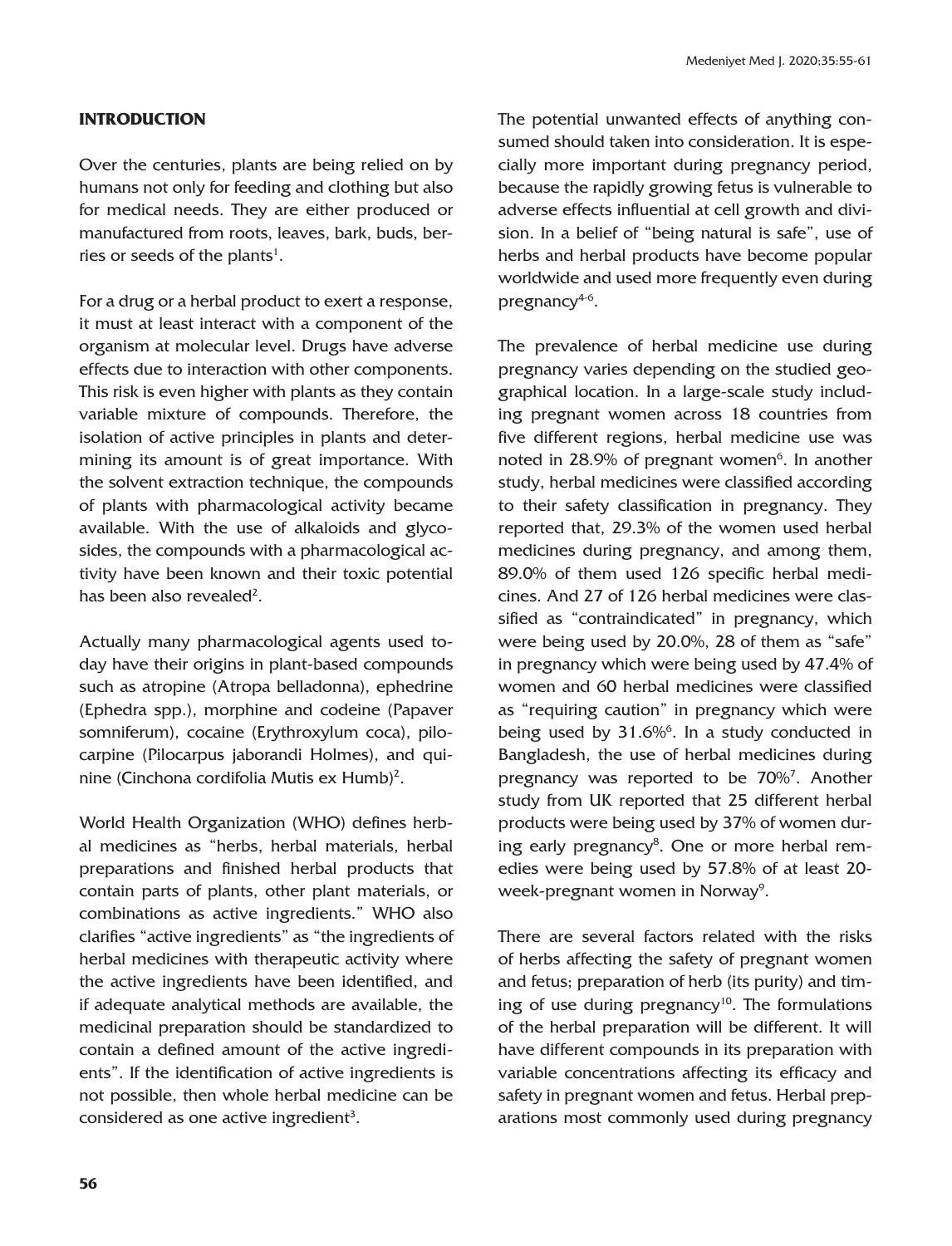were teas or infusions (hot-water extracts of dried herbs) that contain the least amount of compounds, and usually have the lowest concentrations. Dried extracts and capsules are other forms of preparations that are less commonly used such as ginger and Echinacea. Tinctures that are alcohol extracts of dried herbs should be avoided in pregnancy because of the high concentration of compounds and alcohol content as a carrier<sup>10</sup>.

The effects and safety of herbs will depend on the trimester they are used in $10$ . The first trimester is the most important period as it is also for pharmaceuticals. The rapid cellular development in organogenesis can be changed by any compound. Therefore, special caution is needed while using herbal products during pregnancy. The purpose of this short update was to summarize the most commonly used herbal teas in pregnancy and their potential toxic effects to highlight the importance of being cautious.

### **Frequently used herbal teas during pregnancy**

Herbs are frequently used as teas or infusions during pregnancy. However, there are no clinical trials and no evidence-based proof regarding their safety. They have been considered to be safe and so used for many years. Thus, their recommended consumption is to be limited to two cups per day during pregnancy<sup>10</sup>.

Commonly used herbs during pregnancy were known to be raspberry, fennel, peppermint, ginger, thyme, chamomile, sage and green tea<sup>10</sup>. Linden, peppermint-lemon, ginger have been reported to be the most commonly used herbal products in pregnancy during  $1<sup>st</sup>$  and 2nd trimesters in a study conducted in Turkey<sup>11</sup>. Moreover, in a preliminary study conducted to evaluate the attitudes of primary care physicians towards herbal medicines used during pregnancy revealed that fennel, linden and cinnamon are the most commonly used and recommended herbal teas among pregnant women in  $İstanbul<sup>12</sup>$ .

The red raspberry leaf is one of the most commonly used herbal tea during pregnancy primarily due to its assumed labor stimulation effect $13,14$ . However the need for labor stimulation or duration of labor has not been demonstrated in any study<sup>15</sup>. Like all compounds, the pregnancy risks associated with raspberry leaf have not been well studied. A 38-year-old woman with gestational diabetes mellitus using insulin, developed hypoglycemia after consuming raspberry leaf tea at 32 weeks of gestation and she had to lower her insulin dose. The relationship of her condition with raspberry leaf tea was confirmed but the extent of effect with the amount use is unknown<sup>16</sup>. In animal studies, the hypoglycemic effects of blackberry leaves have been recorded and suggested to be related to raspberry leaves $17,18$ . The animal and clinical studies are inadequate and unable to rule out other undesirable effects on pregnancy outcomes without any additional benefit<sup>19</sup>. It was classified in "use with caution in pregnancy" category<sup>6</sup>.

Peppermint is another plant used to relieve flatulence and emesis thanks to its antispasmodic , and breast milk enhancer effects. Also it acts as a sedative, and used for the treatment of respiratory and urinary tract infections<sup>20-22</sup> and morning sickness in pregnancy even though it is B2 Category<sup>23,24</sup>. Inhalation of its essential oil can be used to reduce fever, relieve nausea and vomiting, and improve digestion<sup>25</sup>. The antiemetic mechanism of essential oil of peppermint was based on its 5-HT3 receptor antagonistic effects<sup>26</sup>. Any harmful effect of peppermint tea to mother or fetus has not been shown<sup>6,1</sup>. However its excessive use is contraindicated in early pregnancy due to its emmenagogue effects $^{22}$ . On the other hand, in a randomized placebo controlled study, conducted on women with nausea and vomiting during first half of pregnancy, the nausea and vomiting decreasing effect of peppermint oil aromatherapy and placebo were found to be the same<sup>27</sup>. According to safety classification of herbal medicines used during pregnancy, peppermint (15.9%) is one of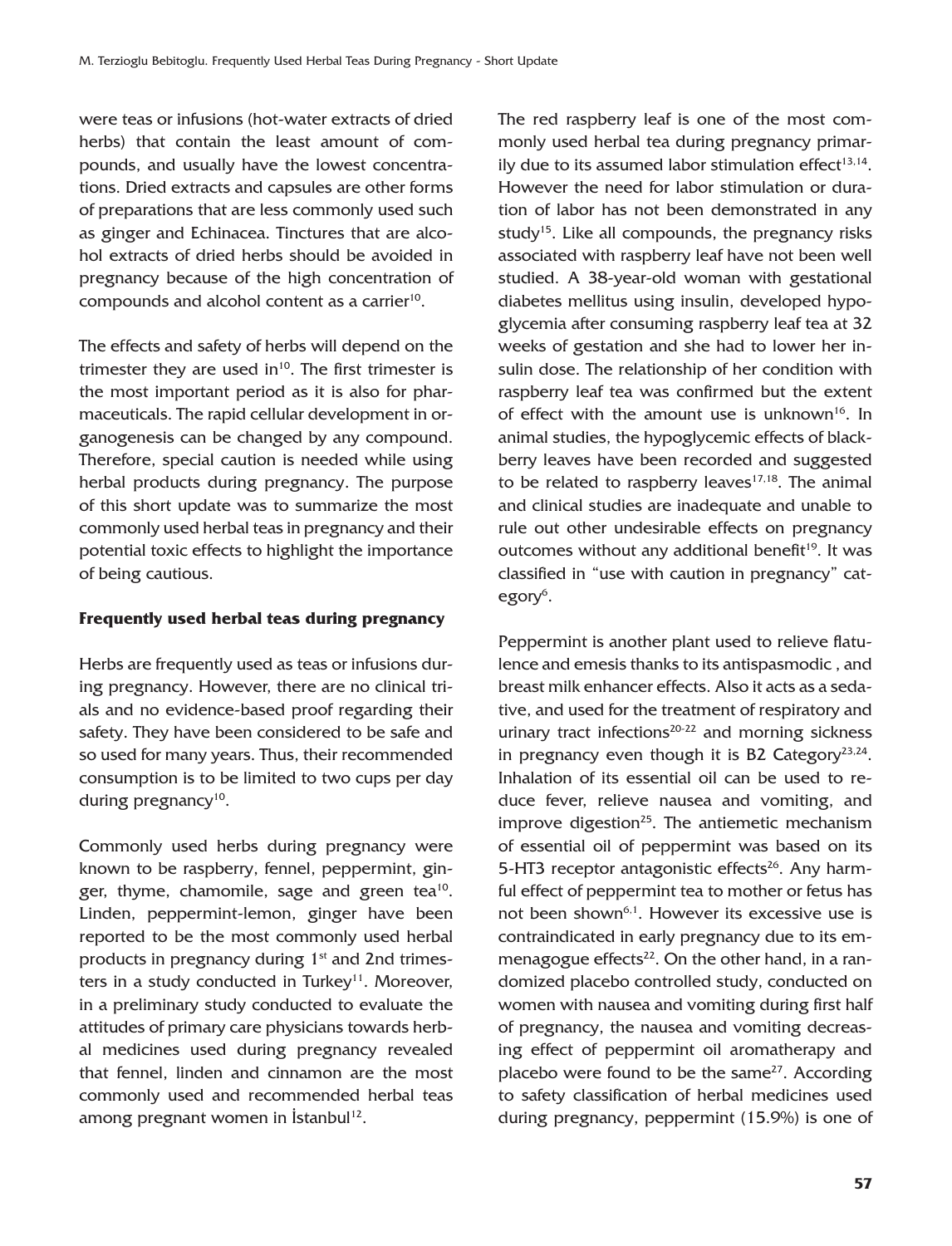the most frequently used herbal medicines classified as safe $^6$ .

German chamomile (Matricaria recutita) is another most commonly used herbal supplement. In a study its at least weekly usage is reported during pregnancy  $(7.5\%)^{28}$ . It is used for relief of gastrointestinal irritation, insomnia, and joint irritation. However with regular use, a higher incidence of preterm labor or miscarriage has been reported $29$ . Constricted ductus arteriosus was detected in a 34-year-old woman, at 20 weeks' gestation, who reported drinking camomile tea on a regular basis, and her condition was improved after stopping consumption of German chamomile tea. Another 32-year-old woman, at 35 weeks' gestation, presented with ductal constriction. She reported intermittent consumption of camomile tea during pregnancy<sup>30</sup>. Ductal constriction associated with camomile tea use is similar to nonsteroidal antiinflammatory drug (NSAIDs) use which are also known to cause ductal constriction in depending on its dose, duration of its use, and gestational age. Animal studies with Camomile tea (Camellia sinensis) root extract have demonstrated its antiinflammatory activity $31$ . Chamomile was shown to have more than 120 chemical secondary metabolites, including phenolic compounds like flavonoids, sesquiterpenes and coumarins<sup>31,32</sup>. Due to its content of coumarins, there may be risk of an additive effect when taken with warfarin $20$ . It has affinity with estrogenic receptors as coumarins, flavonoids and miscellaneous phenolic compounds. Several of them were detected to have, theoretically, more affinity than estradiol to estrogenic receptors<sup>33</sup>. In a retrospective study where risks of herbal products on pregnancy and neonatal outcomes were investigated, the regular chamomile consumption during third trimester was found to be associated with higher risk of pre-term delivery and lower birth weight<sup>34</sup>. Eventually, use of chamomile was considered to be unsafe during pregnancy with adverse perinatal outcomes.

Ginger is usually used for nausea in pregnant women especially in the first trimester<sup>35</sup>. A systematic review of twenty four trials revealed that dose of 35-500 mg ginger and vitamin B6 have been shown to have identical effects against nausea and vomiting of pregnancy<sup>36</sup>. For pregnant women with hyperemesis gravidarum, 1 gram per day (250 mg 4 times a day) for four days was used effectively and adverse effects were not reported. All infants were normal. Only one spontaneous abortion occurred; but a causal relationship with use of ginger was not determined $37$ . The major part of the antiemetic activity may be due to its ingredient 6-gingerol that acts directly in the gastrointestinal tract<sup>38</sup>. In hyperemesis, ginger may act by stimulating the motility of the gastrointestinal tract and its absorbent property may reduce stimuli to the chemoreceptor zone. It may block the gastrointestinal reactions and the subsequent nausea feedback<sup>39</sup>. The ginger also acts on 5-HT3 receptors in the ileum with serotonergic effect and anti-hydroxytryptamine activity $40,41$ . There are several randomized control studies showing the relieving effect of ginger in nausea and vomiting of pregnancy and it is used in different doses and durations. Ginger used in first trimester has been associated with some non–dose-dependent adverse drug reactions, such as dry mouth or worsening of nausea and dehydration $42,43$ , and during second and third trimesters, it has been associated with bleeding or spotting<sup>44</sup>. Ginger use throughout pregnancy was reported to be associated with a significant prematurity and decrease in neonatal head circumference at birth<sup>34</sup>. Its interaction with drugs that can be used during pregnancy such as insulin, metformin, and nifedipine has been reported<sup>45</sup>. Risk of vaginal bleeding was reported to be associated with ginger use in pregnant women due to its possible inhibiting thromboxane synthetase activity $46,47$ . Interaction of ginger with fetal testosterone metabolism has been also shown<sup>48,49</sup>. Ginger's anti-inflammatory and analgesic effects have been demonstrated and its use in dysmenorrhea has been suggested to be due to its inhibition of cyclooxygenase en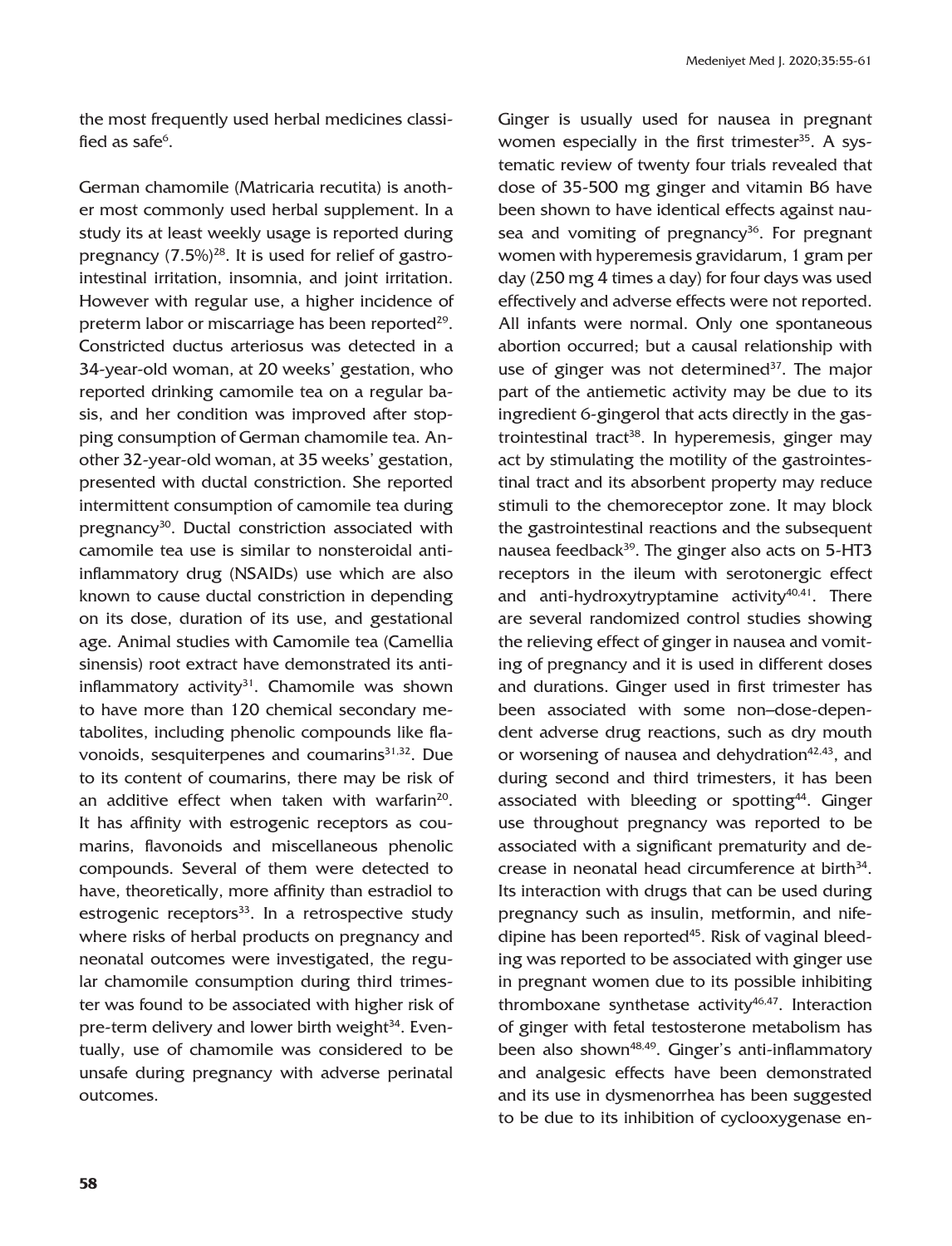zyme<sup>50</sup>. As there are concerns regarding its safety for women, if ginger is to be used during pregnancy, it should be in limited amounts<sup>10</sup>. The recommended dose is 1,000 mg per day for nausea and vomiting of pregnancy, not to exceed 4 g, due to its uterine stimulating effects<sup>51</sup>.

Fennel (Foeniculum vulgare), another commonly consumed plant is available in teas. Its dried ripe fruit or seeds have shown to exert estrogenic effects that may cause increase in menstruation and libido<sup>52</sup>. Its main constituents: anethole, dianethole and photoanethole are considered to be responsible for these estrogenic effects<sup>53,54</sup>. Its favorable effects in hormonal disorders in women have been reported including alleviation of the symptoms of the menopause, improvement of fertility and enhancing lactation. The effects of oral fennel oil use in dysmenorrhea, premenstrual syndrome, amenorrhea and polycystic ovary syndrome have been also clinically demonstrated<sup>55</sup>. Its anti-spasmodic effects were studied in rats and fennel essential oil was shown to reduce the frequency of contractions induced by PGE2 in isolated rat uterus<sup>56</sup>.

The effect of fennel oil on in vitro reduction in limb bud differentiation of rat embryo demonstrated that it has toxic effects on fetal cells, without evidence of teratogenicity<sup>57</sup>. Although it is used for years, there are still concerns regarding its potential adverse effect. Also fennel extracts were known to have human liver cytochrome P450 enzyme inhibitory activity causing potential interactions with other drugs<sup>58</sup>. It is also commonly used during lactation period for its curative effects on infantile colic<sup>55</sup>. As reported in the literature 12-month-old girl given two to three teaspoons of fennel tea by her mother every day for the last 6 months developed isolated premature thelarche59. Two women who consumed herbal tea containing fennel and cumin to induce lactation during postpartum period presented with hepatotoxicity $60,2$ .

### **CONCLUSION**

Most commonly used herbs are safe when consumed in moderate amounts. Consumption of large quantities are not recommended due to their interference with various metabolic processes. Current data suggest that herbal medicinal products such as raspberry leaf, peppermint, chamomile, fennel and ginger used during pregnancy may be associated with adverse maternal and perinatal outcomes or toxicity from contaminants.

#### **REFERENCES**

- 1. Salim AA, Chin YW, Kinghorn AD. Drug Discovery from Plants. In: Ramawat KG, Mérillon JM, editors. Bioactive Molecules and Medicinal Plants. Berlin, Heidelberg: Springer, 2008. p. 1-24. [\[CrossRef\]](https://doi.org/10.1007/978-3-540-74603-4_1)
- 2. Sneader W. Drug Discovery: A History. John Wiley & Sons Ltd; 2005. [\[CrossRef\]](https://doi.org/10.1002/0470015535)
- 3. World Health Organization. Programme on Traditional Medicine. General guidelines for methodologies on research and evaluation of traditional medicine. (2000). 1<sup>st</sup> ed. Geneva. WHO/EDM/TRM/2000.1 Available from: https://apps.who.int/medicinedocs/pdf/ whozip42e/whozip42e.pdf.
- 4. Fakeye TO, Adisa R, Musa IE. Attitude and use of herbal medicines among pregnant women in Nigeria. BMC Complement Altern Med. 2009;9:53. [\[CrossRef\]](https://doi.org/10.1186/1472-6882-9-53)
- 5. Hall HG, Griffiths DL, McKenna LG. The use of complementary and alternative medicine by pregnant women: A literature review. Midwifery. 2011;27:817-24. [\[CrossRef\]](https://doi.org/10.1016/j.midw.2010.08.007)
- 6. Kennedy DA, Lupattelli A, Koren G, Nordeng H. Safety classification of herbal medicines used in pregnancy in a multinational study. BMC Complement Altern Med. 2016;16:102. [\[CrossRef\]](https://doi.org/10.1186/s12906-016-1079-z)
- 7. Ahmed M, Hwang JH, Hasan MA, Han D. Herbal medicine use by pregnant women in Bangladesh: a cross-sectional study. BMC Complement Altern Med. 2018;18:333-33. [\[CrossRef\]](https://doi.org/10.1186/s12906-018-2399-y)
- 8. Pallivalappila AR, Stewart D, Shetty A, Pande B, Singh R, Mclay JS. Complementary and alternative medicine use during early pregnancy. Eur J Obstet Gynecol Reprod Biol. 2014;181:251-5. [\[CrossRef\]](https://doi.org/10.1016/j.ejogrb.2014.08.017)
- 9. Holst L, Wright D, Haavik S, Nordeng H. Safety and efficacy of herbal remedies in obstetrics-review and clinical implications. Midwifery. 2011;27:80-6. [\[CrossRef\]](https://doi.org/10.1016/j.midw.2009.05.010)
- 10. Hess HM, Miller RK. Herbs during pregnancy. Schaefer C, Peters PWJ. Miller RK, editors. Drugs During Pregnancy and Lactation Treatment Options and Risk Assessment. 3rd ed. Academic Press is an imprint of Elsevier; 2014. p. 511-25. [\[CrossRef\]](https://doi.org/10.1016/B978-0-12-408078-2.00020-2)
- 11. Kıssal A, Çevik Güner Ü, Batkın Ertürk D. Use of herbal product among pregnant women in Turkey. Complement Ther Med. 2017;30:54-60. [\[CrossRef\]](https://doi.org/10.1016/j.ctim.2016.11.001)
- 12. Terzioğlu Bebitoğlu B, Acet NG, Oğuz E. Prevalance, knowledge and attitudes of primary care physicians to-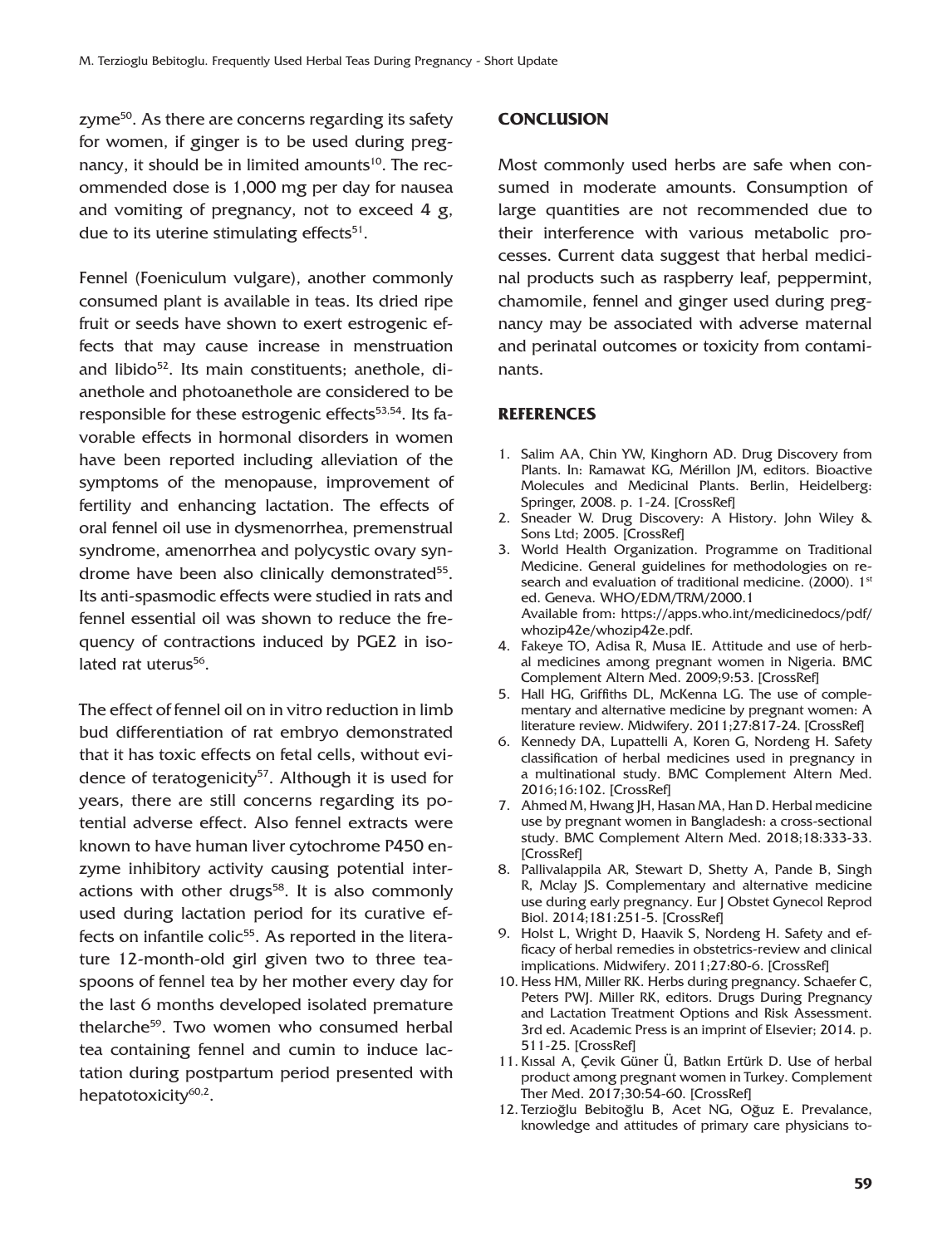ward herbal medication use in pregnancy. 5<sup>th</sup> International Eurasian Congress on 'Natural Nutrition, Healthy Life & Sport'; 2019; Ankara. Malatya Turgut Ozal University Scientific Publication Series. p. 2619-20.

Available from: https://www.natural2019.com/doc/natural2019proceedingsbookv1.pdf

- 13. Michele Simpson MP, Jennifer Greenwood, Kenneth Wade. Raspberry leaf in pregnancy: its safety and efficacy in labor. J Midwifery Womens Health. 2001;46:51-9. **[\[CrossRef\]](https://doi.org/10.1016/S1526-9523(01)00095-2)**
- 14. McFarlin BL, Gibson MH, O'Rear J, Harman P. A national survey of herbal preparation use by nurse-midwives for labor stimulation. Review of the literature and recommendations for practice. J Nurse Midwifery. 1999;44:205-16. **[\[CrossRef\]](https://doi.org/10.1016/S0091-2182(99)00037-3)**
- 15. Parsons M, Simpson M, Ponton T. Raspberry leaf and its effect on labour: safety and efficacy. Aust Coll Midwives Inc J. 1999;12:20-5. [\[CrossRef\]](https://doi.org/10.1016/S1031-170X(99)80008-7)
- 16. Cheang KI, Nguyen TT, Karjane NW, Salley KE. Raspberry Leaf and Hypoglycemia in Gestational Diabetes Mellitus. Obstet Gynecol. 2016;128:1421-4. [\[CrossRef\]](https://doi.org/10.1097/AOG.0000000000001757)
- 17. Jouad H, Maghrani M, Eddouks M. Hypoglycaemic effect of Rubus fructicosis L. and Globularia alypum L. in normal and streptozotocin-induced diabetic rats. J Ethnopharmacol. 2002;81:351-6. [\[CrossRef\]](https://doi.org/10.1016/S0378-8741(02)00118-6)
- 18. Bispo K, Amusquivar E, Garcia-Seco D, Ramos-Solano B, Gutierrez-Mañero J, Herrera E. Supplementing diet with blackberry extract causes a catabolic response with increments in insulin sensitivity in rats. Plant Foods Hum Nutr. 2015;70:170-5. [\[CrossRef\]](https://doi.org/10.1007/s11130-015-0474-9)
- 19. Holst L, Haavik S, Nordeng H. Raspberry leaf--should it be recommended to pregnant women? Complement Ther Clin Pract. 2009;15:204-8. [\[CrossRef\]](https://doi.org/10.1016/j.ctcp.2009.05.003)
- 20. Thomson F. PDR for herbal medicines.  $4<sup>th</sup>$  ed. Montvale, New Jersey: Thomson; 2007.
- 21. World Health Organization. WHO monographs on medicinal plants commonly used in the newly independent states (NIS). 1<sup>st</sup>. Geneva; 2010. Available from: https://apps.who.int/medicinedocs/doc-
- uments/s17534en/s17534en.pdf 22. Fleming T. Physicians' Desk Reference for herbal medicines. 4<sup>th</sup> ed. United States of America: Thomson health care Inc; 2000: p. 121, 414, 522, 649.
- 23. Lawless J. The encyclopedia of essential oils: the complete guide to the use of aromatic oils in aromatherapy, herbalism, health and well being.  $1<sup>st</sup>$  ed. San Francisco: Red Wheel Weiser; 2013. p. 224.
- 24. Mills SY, Bone K, Mills S, Bone K. The essential guide to herbal safety. 1<sup>st</sup> ed. United States of America: Elsevier Churchill Livingstone; 2005. p. 704.
- 25. Fundukian LJ. The gale encyclopedia of alternative medicine. 4<sup>th</sup> ed. United States of America: Thomson Gale; 2014: p. 2848.
- 26. Heimes K, Hauk F, Verspohl EJ. Mode of action of peppermint oil and (-)-menthol with respect to 5-HT3 receptor subtypes: binding studies, cation uptake by receptor channels and contraction of isolated rat ileum. Phytother Res. 2011;25:702-8. [\[CrossRef\]](https://doi.org/10.1002/ptr.3316)
- 27. Joulaeerad N, Ozgoli G, Hajimehdipoor H, Ghasemi E, Salehimoghaddam F. Effect of aromatherapy with peppermint oil on the severity of nausea and vomiting in pregnancy: a single-blind, randomized, placebo-controlled trial. J Reprod Infertil. 2018;19:32-8.
- 28. Gibson PS, Powrie R, Star J. Herbal and alternative medi-

cine use during pregnancy: a cross-sectional survey. Obstet Gynecol. 2001;97(Suppl 1):44-5. [\[CrossRef\]](https://doi.org/10.1097/00006250-200104001-00108)

- 29. Cuzzolin L, Francini-Pesenti F, Verlato G, Joppi M, Baldelli P, Benoni G. Use of herbal products among 392 Italian pregnant women: focus on pregnancy outcome. Pharmacoepidemiol Drug Saf. 2010;19:1151-8. [\[CrossRef\]](https://doi.org/10.1002/pds.2040)
- 30. Sridharan S, Archer N, Manning N. Premature constriction of the fetal ductus arteriosus following the maternal consumption of camomile herbal tea. Ultrasound Obstet Gynecol. 2009;34:358-9. [\[CrossRef\]](https://doi.org/10.1002/uog.6453)
- 31. Chattopadhyay P, Besra SE, Gomes A, et al. Anti-inflammatory activity of tea (Camellia sinensis) root extract. Life Sci. 2004;74:1839-49. [\[CrossRef\]](https://doi.org/10.1016/j.lfs.2003.07.053)
- 32. Miguel FG, Cavalheiro AH, Spinola NF, et al. Validation of a RP-HPLC-DAD method for chamomile (matricaria recutita) preparations and assessment of the marker, apigenin-7-glucoside, safety and anti-ınflammatory effect. Evid Based Complement Alternat Med. 2015;2015:828437. [\[CrossRef\]](https://doi.org/10.1155/2015/828437)
- 33. Powers CN, Setzer WN. A molecular docking study of phytochemical estrogen mimics from dietary herbal supplements. In Silico Pharmacol. 2015;3:4. [\[CrossRef\]](https://doi.org/10.1186/s40203-015-0008-z)
- 34. Trabace L, Tucci P, Ciuffreda L, et al. "Natural" relief of pregnancy-related symptoms and neonatal outcomes: above all do no harm. J Ethnopharmacol. 2015;174:396- 402. [\[CrossRef\]](https://doi.org/10.1016/j.jep.2015.08.046)
- 35. Broussard CS, Louik C, Honein MA, Mitchell AA. Herbal use before and during pregnancy. Am J Obstet Gynecol. 2010;202:443.e1-6. [\[CrossRef\]](https://doi.org/10.1016/j.ajog.2009.10.865)
- 36. Khorasani F, Aryan H, Sobhi A, et al. A systematic review of the efficacy of alternative medicine in the treatment of nausea and vomiting of pregnancy. J Obstet Gynaecol. 2020;40:10-9. [\[CrossRef\]](https://doi.org/10.1080/01443615.2019.1587392)
- 37. Fischer-Rasmussen W, Kjaer SK, Dahl C, Asping U. Ginger treatment of hyperemesis gravidarum. Eur J Obstet Gynecol Reprod Biol 1991;38:19-24. [\[CrossRef\]](https://doi.org/10.1016/0028-2243(91)90202-V)
- 38. Mills E, Dugoua JJ, Perri D, Koren G. Herbal Medicines in Pregnancy and Lactation. 1<sup>st</sup> ed. London: CRC Press; 2006. [\[CrossRef\]](https://doi.org/10.1201/b13984)
- 39. Mowrey DB, Clayson DE. Motion sickness, ginger, and psychophysics. Lancet. 1982;1(8273):655-7. [\[CrossRef\]](https://doi.org/10.1016/S0140-6736(82)92205-X)
- 40. Yamahara J, Rong HQ, Iwamoto M, Kobayashi G, Matsuda H, Fujimura H. Active components of ginger exhibiting anti-serotonergic action. Phytother Res. 1989;3:70-1. [\[CrossRef\]](https://doi.org/10.1002/ptr.2650030208)
- 41. Huang QR, Iwamoto M, Aoki S, et al. Anti-5-hydroxytryptamine3 effect of galanolactone, diterpenoid isolated from ginger. Chem Pharm Bull (Tokyo). 1991;39:397-9. [\[CrossRef\]](https://doi.org/10.1248/cpb.39.397)
- 42. Willetts KE, Ekangaki A, Eden JA. Effect of a ginger extract on pregnancy-induced nausea: a randomised controlled trial. Aust N Z J Obstet Gynaecol. 2003;43:139- 44. [\[CrossRef\]](https://doi.org/10.1046/j.0004-8666.2003.00039.x)
- 43. Firouzbakht M, Nikpour M, Jamali B, Omidvar S. Comparison of ginger with vitamin B6 in relieving nausea and vomiting during pregnancy. Ayu. 2014;35:289-93. **[\[CrossRef\]](https://doi.org/10.4103/0974-8520.153746)**
- 44. Heitmann K, Nordeng H, Holst L. Safety of ginger use in pregnancy: results from a large population-based cohort study. Eur J Clin Pharmacol. 2013;69:269-77. [\[CrossRef\]](https://doi.org/10.1007/s00228-012-1331-5)
- 45. McLay JS, Izzati N, Pallivalapila AR, et al. Pregnancy, prescription medicines and the potential risk of herb-drug interactions: a cross-sectional survey. BMC Complement Altern Med. 2017;17:543. [\[CrossRef\]](https://doi.org/10.1186/s12906-017-2052-1)